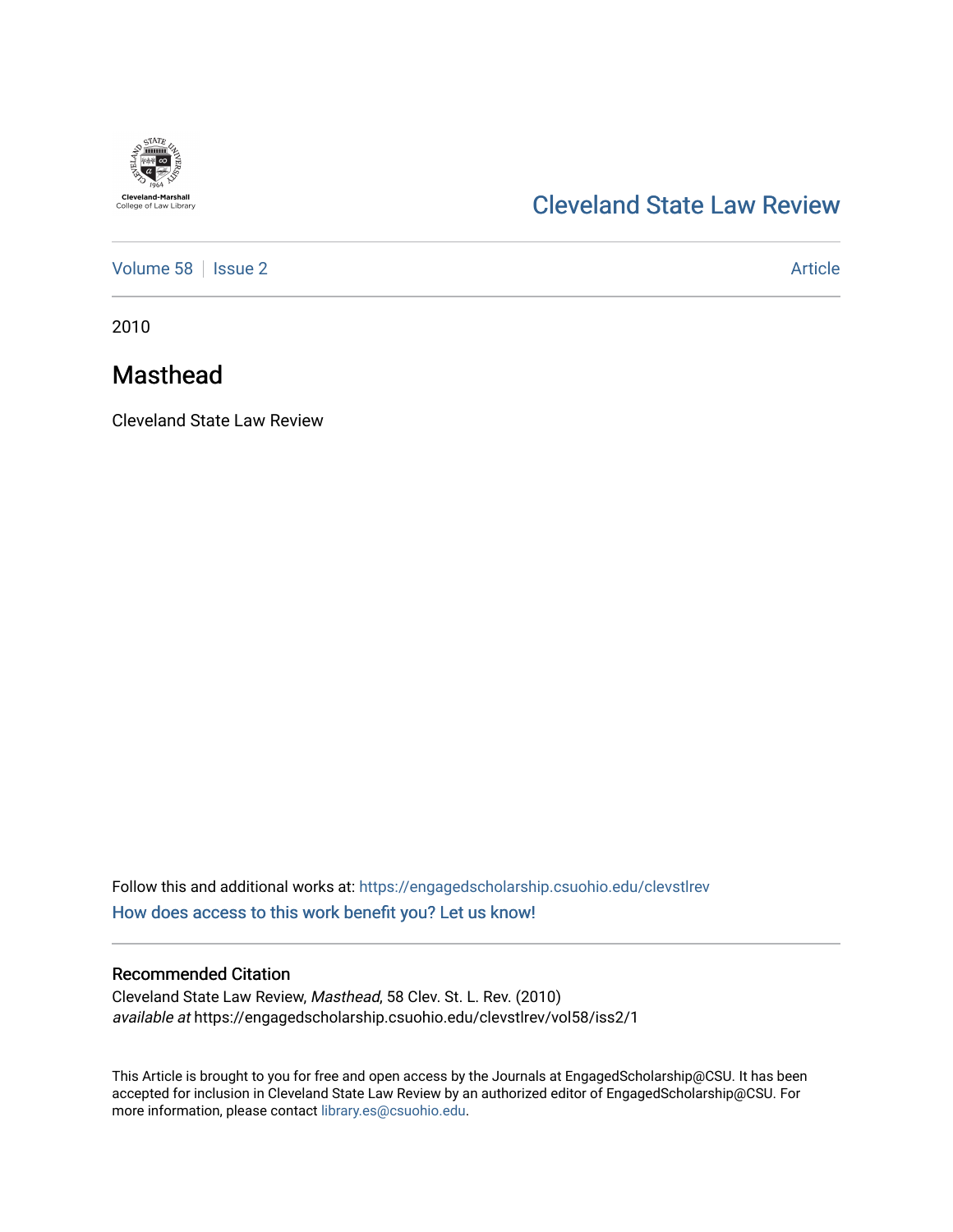# **CLEVELAND STATE LAW REVIEW**

#### 2009-2010

*Editor-in-Chief*  Alana C. Jochum

Ben Beckman

*Technology Editor*  Krishna C.V. Grandhi

Christina M. Bushnell Laura Elizabeth Kolat Mark C. Lindsey Margaret A. Sweeney

Victoria Durandt Angela Mervar Justin P. Rudin

Brett C. Altier Shannon M. Byrne Matthew Curry Lucas R. Didion Joshua D. DiYanni Mary M. Dyczek Caryn Gross John Hofstetter Michael Jagunic

> *Faculty Advisors Editorial Assistant*  Sandra Kerber Christopher L. Sagers

Melanie S. Shwab Scott Wick

## Andrew A. Crampton Nicole Gratzer Julia M. Leo Patrick C. O'Keeffe Vallerie Propper David Sporar

*Senior Editors* 

*Associates*  J. Wesley Kerns Weronika Kowalczyk Jonathan Krol Angela Krupar Mona Ma Breana M. Malloy Casey McElfresh Michael Meyer Daniel J. Myers

## *Submissions Editor Articles Editors Executive Business Editors*

Krishna C.V. Grandhi Robert Terbrack Jr. Brandi N. Weekley

## *Executive Editors Research Editors Managing Editors*

S. Ben Barnes Emily White Kirsch Jennifer S. Noble Susan Marie Vitaz

Zachary B. Oakes Udochi Onwubiko Christopher A. Pantoja Arunesh Sohi Grant J. Steyer Justin W. Whelan Jason White Lauren White Frank Zeleznikar

Ivana L. Batkovic